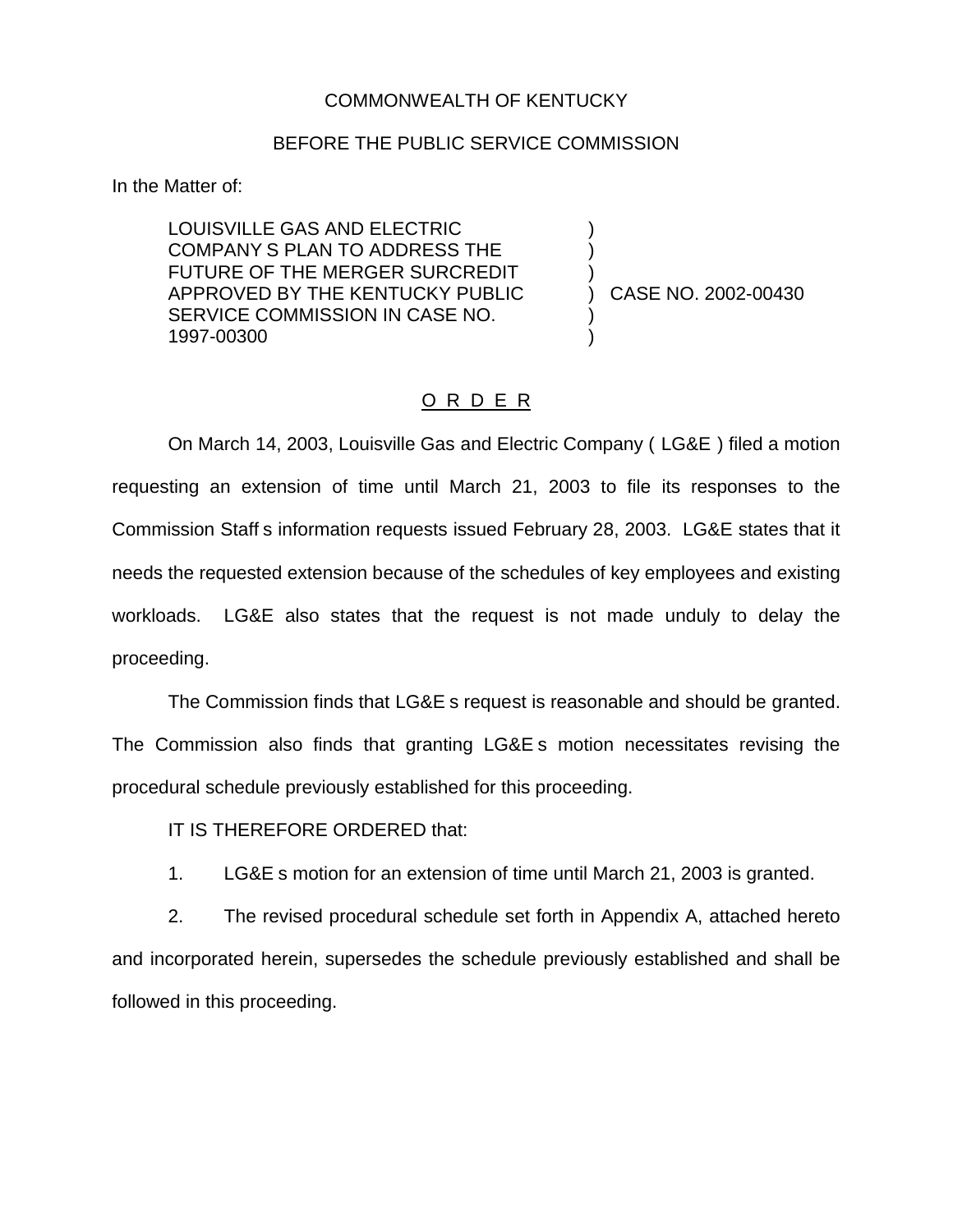Done at Frankfort, Kentucky, this 21<sup>st</sup> day of March, 2003.

By the Commission

ATTEST:

Deputy Executive Director